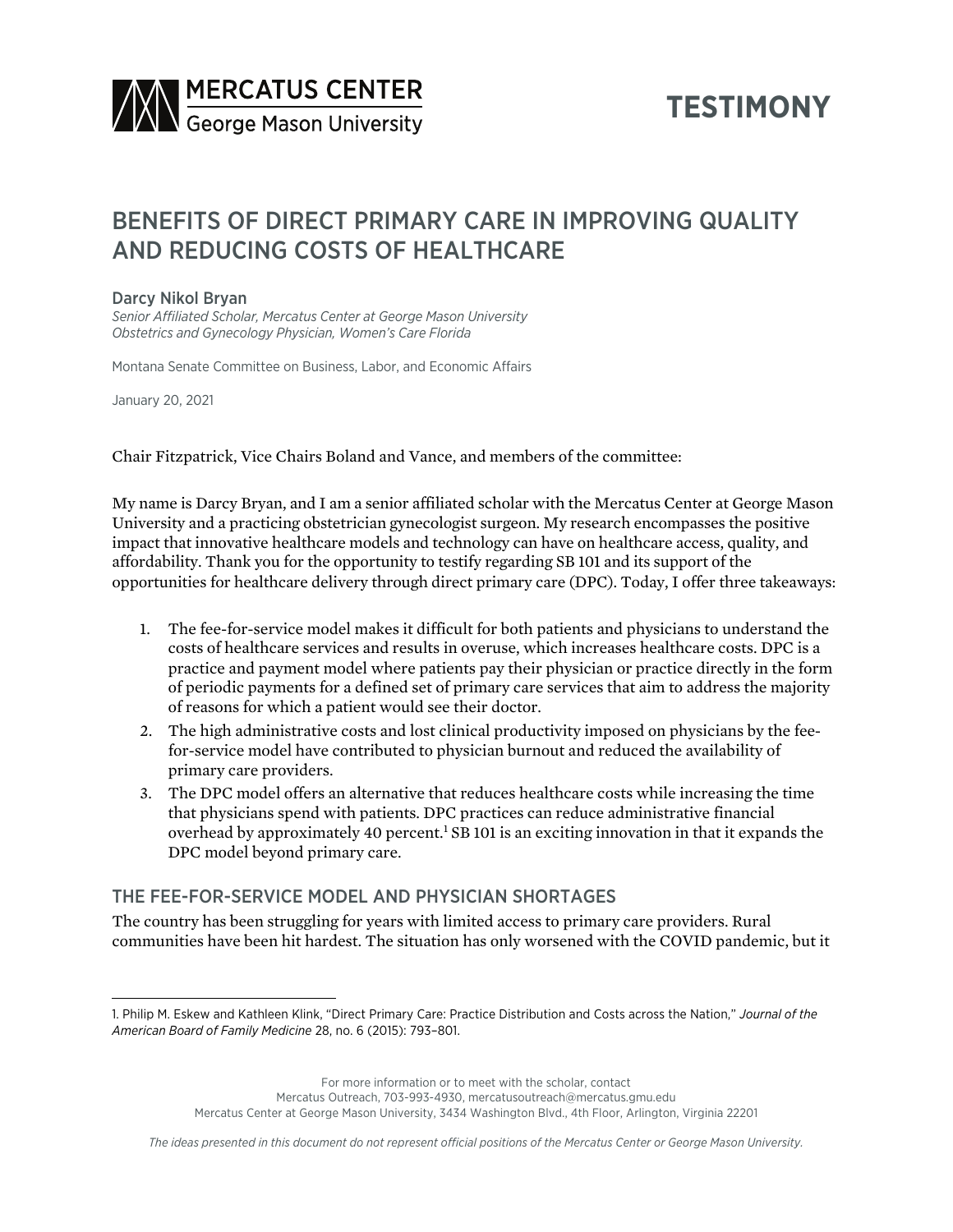has several causes, including retirement of the existing workforce and limited availability of residency training programs.

Traditionally, healthcare as a business has largely been funded by fee-for-service payments paid by insurers. This payment methodology has a twofold effect on incentives. First, the service-by-service billing makes it difficult for patients—and even providers—to understand the cost of care. Second, reliance on third-party payers diminishes the incentives for patients and providers to economize. The fee-for-service model has led to more utilization of clinic visits, procedures, and overall interventions, but the link between increased utilization and quality or improved outcomes is hazy at best. Volume, not quality, determines remuneration. Regulators have subsequently attempted to flatten the cost curve through ever-increasing layers of codes, bundles, and restrictive cost interventions.

Twenty to thirty percent of a physician's time is now consumed by regulatory compliance–related administrative work rather than direct patient care.2 In turn, physicians are burning out and leaving medicine to relieve themselves of the disheartening administrative demands imposed by public and private insurance. The end result is not just higher healthcare costs, but a shortage of physicians.

## HOW DPC CUTS COST AND IMPROVES QUALITY

DPC allows patients to receive the routine services they need (consultations, laboratory tests, preventive care, etc.) from a primary care doctor as frequently as they need against a monthly membership fee paid directly to the physician. No third parties are charged on a fee-for-service basis. The price of a single visit is lower than the periodic fee.<sup>3</sup>

In 2015, Colorado-based DigitalGlobe partnered with Colorado's first DPC provider, Nextera Healthcare, to facilitate a case study focused on reducing insurance costs for the company. DigitalGlobe enrolled 205 of its 971 Colorado-based employees into Nextera's DPC pilot program.4 Over a seven-month period, DigitalGlobe employees saw a 25.4 percent drop in per-member permonth costs, compared to only a 4.1 percent reduction in costs among employees not participating in the DPC program.5

DPC clinics boast extended facetime with doctors, resulting in more comprehensive doctor-patient relationships and highlighting preventive care as a major aspect.<sup>6</sup> Evidence of this can be seen in the average length of a patient's visit: DPC physicians' visit times with patients average 30 to 60 minutes versus 12 to 15 minutes at a traditional primary care provider.7 This is likely owing to a 40 percent reduction in administrative financial costs, as surveys show that almost half of traditional primary

<sup>2.</sup> Christopher Kerns and Dave Willis, "The Problem with U.S. Health Care Isn't a Shortage of Doctors," *Harvard Business Review*, March 16, 2020.

<sup>3.</sup> Eskew and Klink, "Direct Primary Care."

<sup>4.</sup> Nextera Healthcare, "Nextera Healthcare, DigitalGlobe Case Study Highlights Health Benefits, Cost Savings of Direct Primary Care. Double-Digit Reduction in Costs Leads to Company-Wide DPC Implementation for 2017," news release, February 5, 2019, [https://nexterahealthcare.com/nextera-healthcare-digitalglobe-case-study-highlights-health-benefits-cost-savings-direct](https://nexterahealthcare.com/nextera-healthcare-digitalglobe-case-study-highlights-health-benefits-cost-savings-direct-primary-care-double-digit-reduction-costs-leads-company-wide-dpc-implementation-2017/) [-primary-care-double-digit-reduction-costs-leads-company-wide-dpc-implementation-2017/](https://nexterahealthcare.com/nextera-healthcare-digitalglobe-case-study-highlights-health-benefits-cost-savings-direct-primary-care-double-digit-reduction-costs-leads-company-wide-dpc-implementation-2017/).

<sup>5.</sup> Tamaan K. Osbourne-Roberts, Letter to Bill Lindsay, Colorado Commission on Affordable Healthcare, February 24, 2017, [https://www.colorado.gov/pacific/sites/default/files/CAFP\\_DPC%20Recommendations%20to%20Cost%20Commission](https://www.colorado.gov/pacific/sites/default/files/CAFP_DPC%20Recommendations%20to%20Cost%20Commission%20February%202017.pdf) [%20February%202017.pdf.](https://www.colorado.gov/pacific/sites/default/files/CAFP_DPC%20Recommendations%20to%20Cost%20Commission%20February%202017.pdf)

<sup>6.</sup> Ian Pelto, *Direct Primary Care: A New Way to Deliver Health Care* (Denver, CO: Colorado Health Institute, 2018).

<sup>7.</sup> Pelto, *Direct Primary Care*.